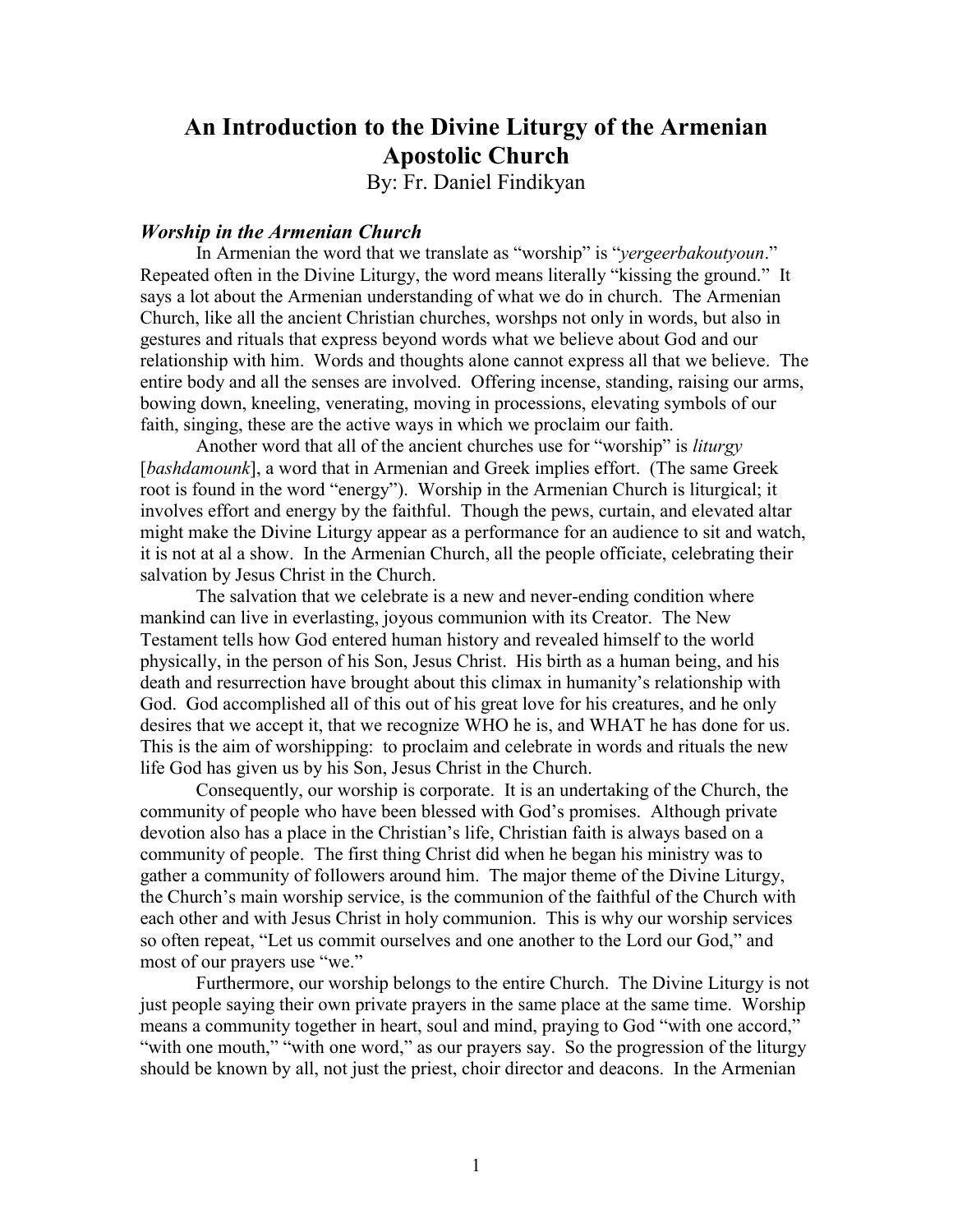Church we do not make the service up as we go along, or substantially change it from week to week. This is so that we can pray *together*.

 Moreover, our worship is a commemoration. If worship consists of proclaiming WHO God is, and WHAT he has done for us, then we must recall the Biblical history of our salvation, event by event. Already in the Old Testament, the Israelites worshipped this way, by listing all of the events in their history for which God was the inspiration (Ps 136 and Josh 24:1-15). For the Church, every service, and particularly the Divine Liturgy, is a celebration where the Church *remembers* its salvation (the word "remember" is used frequently in the Divine Liturgy). This was accomplished in the life of Jesus Christ, that is, in his incarnation (birth as a human being), baptism, healing and teaching ministry, betrayal, crucifixion, death, burial, resurrection and ascension to heave where he reigns with God the Father. This commemoration also includes events that have not happened yet, like Christ's second coming at the end of time, the last judgment and the fulfillment of all of God's promises. So Christian worship is a commemoration of past, present and future: the entire history of the relationship between God and his people.

#### *What is the Divine Liturgy?*

 The principal liturgical service of the Armenian Church is, as its name implies, the Divine Liturgy (in Armenian, *Badarak*). The *Badarak* is not merely *one of the things* the Church does. It is the most important expression of the Church's faith and identity.

 On the last night of his earthly life, Jesus Christ gathered his followers together for one final meal with them, a traditional Jewish ritual meal that included prayers, psalms, breaking bread and sharing a cup of wine. The accounts of this incident in the New Testament tell us that the meal was progressing normally until Jesus took the bread into his hands, and having blessed it and broken it — just as he always had — he unexpectedly proclaimed, "This is my body which is for you." We can only imagine the confusion in the minds of Jesus' disciples. It must have seemed like a scandal to deviate from the usual course of this traditional meal. Later, having blessed a cup of wine, Jesus held it in front of them saying, "This cup is the new covenant in my blood. Do this, as often as you drink it, in remembrance of me." St. Paul adds, "For as often as you eat this bread and drink the cup, you proclaim the Lord's death until he comes" [1Cor11:23-26].

 Jesus' apostles did repeat this ritual in commemoration of their Lord. The four gospels, the Acts of the Apostles, the epistles of St. Paul and other ancient Christian writings tell us that the young Christian community considered the regular observance of this ritual, instituted by Jesus Christ himself, to be their most important Christian obligation. It was for them a way to "be one" with Jesus Christ and to recall the mystery of perfect and everlasting life with God that he brought about for them, the life that he himself was: "I am the way and the truth and the life" [Jn 14:6].

 As the Christian faith grew and spread throughout the world, this ceremony developed according to the various cultures that embraced it, a symbol of the very identity of the Church. The earliest known writings in the Armenian language show that the Armenians considered the principal expression and proclamation of their Christian faith to be the Divine Liturgy, the service centered on communion of Christ's Body and Blood. The fifth-century Armenian historians known as Faustus and Agathangelos describe Armenians celebrating the Eucharist in monasteries and other settings, and they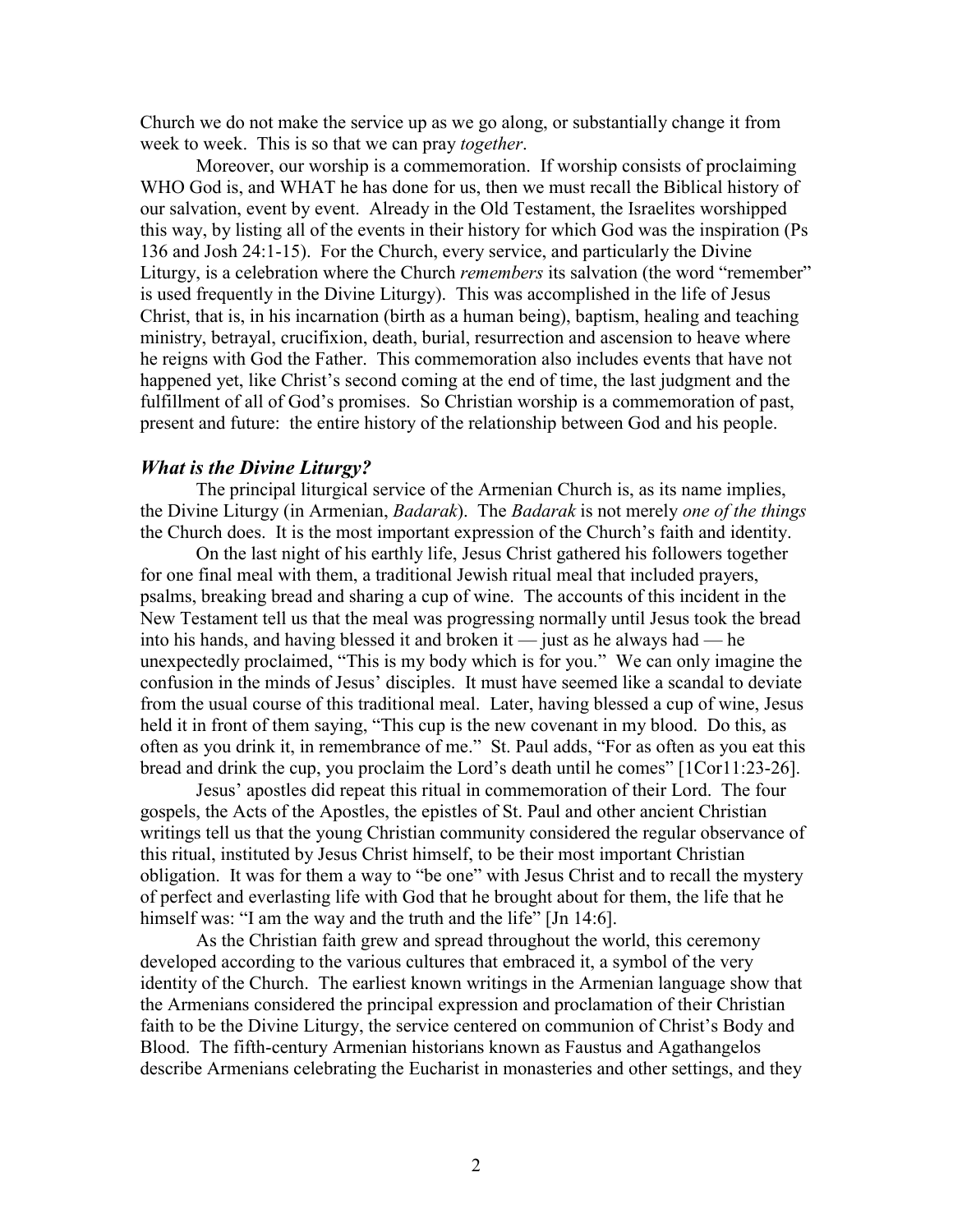quote from prayers which are still used today. Those prayer fragments and scenes from the liturgy form a link between us and the earliest Armenian Christians.

## *Two Halves of the Badarak:*

In all of the ancient Churches, the Divine Liturgy consists of two large blocks: the Synaxis [*Jashou Zham*], and the Eucharist [*Kohapanoutyoun*]. In the Armenian *Badarak* these two halves are preceded by a preparatory introduction and end with a brief conclusion, both late additions to the ancient two-part structure.

 The Synaxis, which means "Assembly," or "Gathering together," is often called the "Liturgy of the Word," because this part of the Divine Liturgy center on the reading of passages from the Bible, especially the Holy Gospel. The Armenian Church fathers always emphasize that in the reading of the Gospel Jesus Christ himself is revealed. Around the turn of the eighth century, the Armenian theologian Stepanos of Siunik (†735) wrote, "…It is not a delegate who pronounces the Gospel, or even an angel, but the Lord of heaven and earth himself, saying, 'I came from the Father and have come into the world' [Jn 16:28]." So Christ is revealed in the Gospel reading and this corresponds to his revelation by his body and blood in Holy Communion.

 The Synaxis has its roots in the ancient Jewish synagogue service. The earliest Christians were Jewish converts, and at least until the early second century, they continued the liturgical traditions of their forefathers, reorienting them, however, in the spirit of the new Christian faith. St. Justin the Martyr (†c. 165) describes a Christian synaxis of scriptural readings, sermon, common prayers and kiss of peace followed by the Eucharist; an outline similar to ours today.

 In Armenia, Stepanos of Siunik (cited above) gives the earliest and most complete account of the Synaxis. He describes a ceremony at the third hour (9:00 a.m.), on the "great day of the resurrection of our Lord" (Sunday). That service begins with a procession into the Church to the altar, a procession with the gospel book around the altar while singing "Holy God…" [*Soorp Asdvadz*], a litany, scripture readings, alleluia, the gospel reading, recitation of the Creed, and a closing litany and prayer. This ancient outline corresponds to our Synaxis, except for some minor additions made by the twelfth century.

### *Eucharist: Giving Thanks*

 The second block of the *Badarak* is called the "Eucharist," a Greek word meaning "thanksgiving." We give thanks to the Lord because he has saved us and cares for us. The heart of the Eucharist in all ancient Christian traditions is called the Anaphora or Eucharistic Prayer [*Khorhrtamadooyts* or *Kohootyan Aghotk*]. This long prayer is recited by the priest on behalf of al the people.

 Each of the ancient Churches has its own repertory of individual Eucharistic prayers which are similar in literary structure and theme, but vary in content. Most of them are quite ancient and bear the names of great Church Fathers. The Eucharistic prayer printed in this book and used every Sunday in the Armenian Church throughout the world is attributed to St. Athanasius, the great fourth-century Egyptian theological who so greatly inspired Armenian theological thinking. The Anaphora of St. Athanasius reflects the individuality of the Christian faith as experienced in Armenia. It brings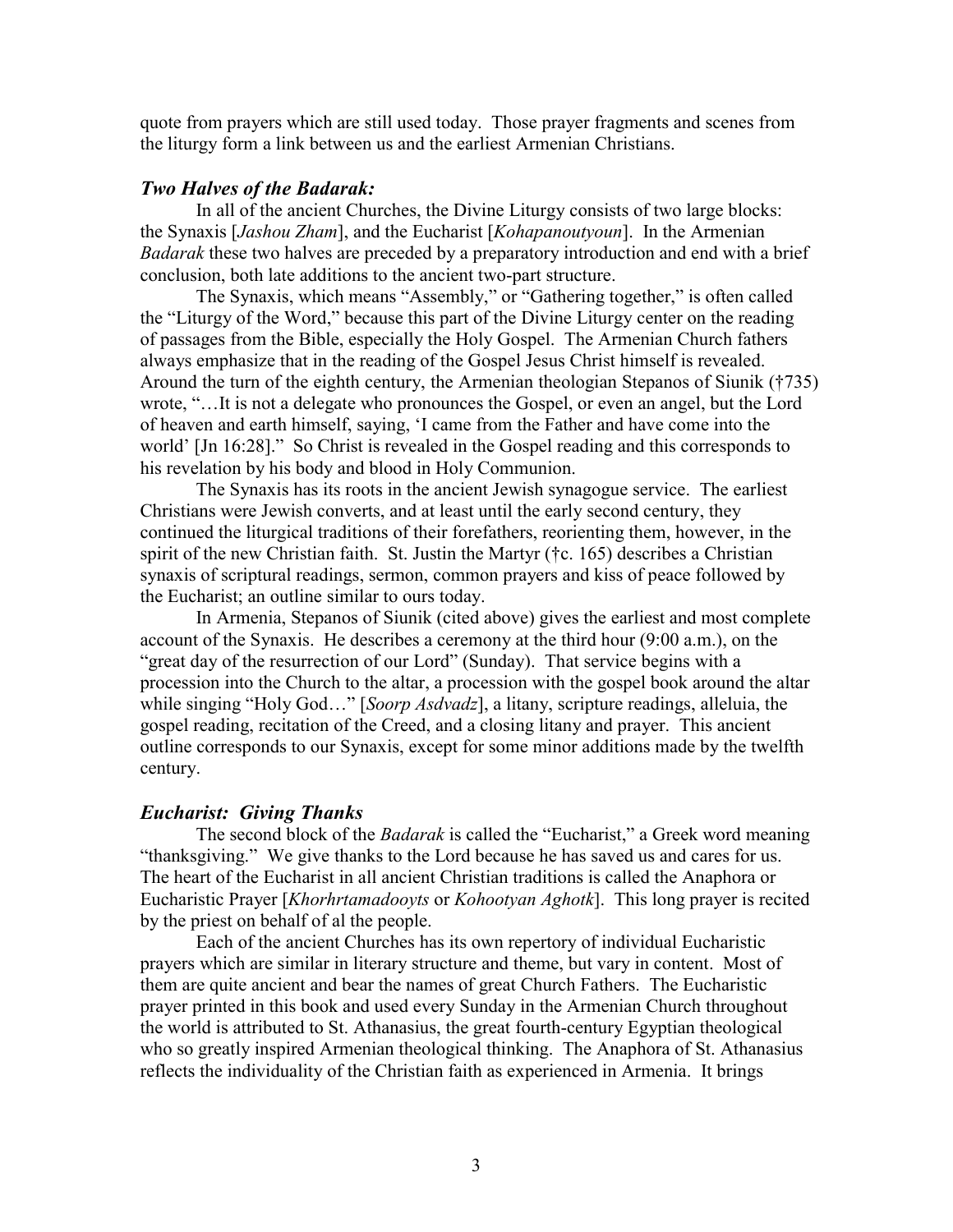together all of the these of the Divine Liturgy: thanksgiving, worship, commemoration, sacrifice, Holy Communion, and the celebration of our salvation.

 In the Divine Liturgy, the Church takes unleavened bread and wine and offers them to God. We ask that he sanctify them by his Holy Spirit and change them into the Body and Blood of Jesus Christ, a means for our communion with him. The Armenian Church believes that when we receive holy communion, we are not eating mere bread and wine. By the power of God, we are receiving Christ himself, as He commanded us, in a manner which, we admit, is beyond our comprehension.

 Holy Communion is a sign of the union of each member of the Church with the other and with God. When a piece of bread is broken into small pieces and distributed to the members of a group to eat, it is an act of unification: that piece of bread that was once whole is now shared by the members of the group. It brings them together. Sharing a single cup of wine has the same meaning. When that bread is not just bread, but Christ himself, and when that cup of wine is not just wine, but Christ's life-blood, then we can see the power of this ritual as a real communion ("co-union") with each other and with the Son of God. Having done this, we become the Church, the body of Christ, in the fullest sense. And this is what Christianity is all about: "The cup of blessing which we bless, is it not a participation in the blood of Christ? The bread which we break, is it not a participation in the body of Christ? Because there is one bread, we who are many are one body, for we all partake of the one bread." [1Cor 10:16]

 We participate most fully in the Divine Liturgy when we receive holy communion. It is the greatest Christian privilege, and ideally, baptized members of the Armenian Church should receive communion whenever the *Badarak* is celebrated.

## *How to Participate Meaningfully in the Divine Liturgy*

1. **Make a commitment.** Liturgy is active. Those who desire to make it more relevant in their lives need to be willing to make the effort to learn it and understand it. This is the path to faith, to the knowledge of God, and to participation in the Divine Liturgy. Like faith, worship is not easy and it does not come automatically.

2. **Go to Church every Sunday** and be part of the Divine Liturgy. We do not learn the Divine Liturgy by reading or talking about it, but by doing it regularly. Worship in word and in ritual: Imprint yourself with the sign of the cross every time the Lord's name is mentioned, at the beginning and end of prayers, and at any other time that you wish, as a sign of faith. Bow down to the Lord when invited by the deacon ["Let us bow down to God" *Asdoodzo yergurbakestsook*]. Recite the Nicene Creed and make the effort to live out that confession of faith. During the hymn "*Der Voghormya* [Lord of mercy]," pray for every person in the Church, by name if you can. Personalize the deacon's prayer petitions by silently adding the particular people and causes for which you would like to pray. Greet the person next to you lovingly with the Kiss of Peace, the sign of our unity as children of God.

3. **Learn the Badarak.** Thoughtfully read the texts and know them by heart. The prayers offered by the priest are not private and they are not *his*. He is a spokesman for the people. The prayers belong to the people. You participate in the Divine Liturgy to the extent that you understand the prayers and endorse them with your signature, "Amen."